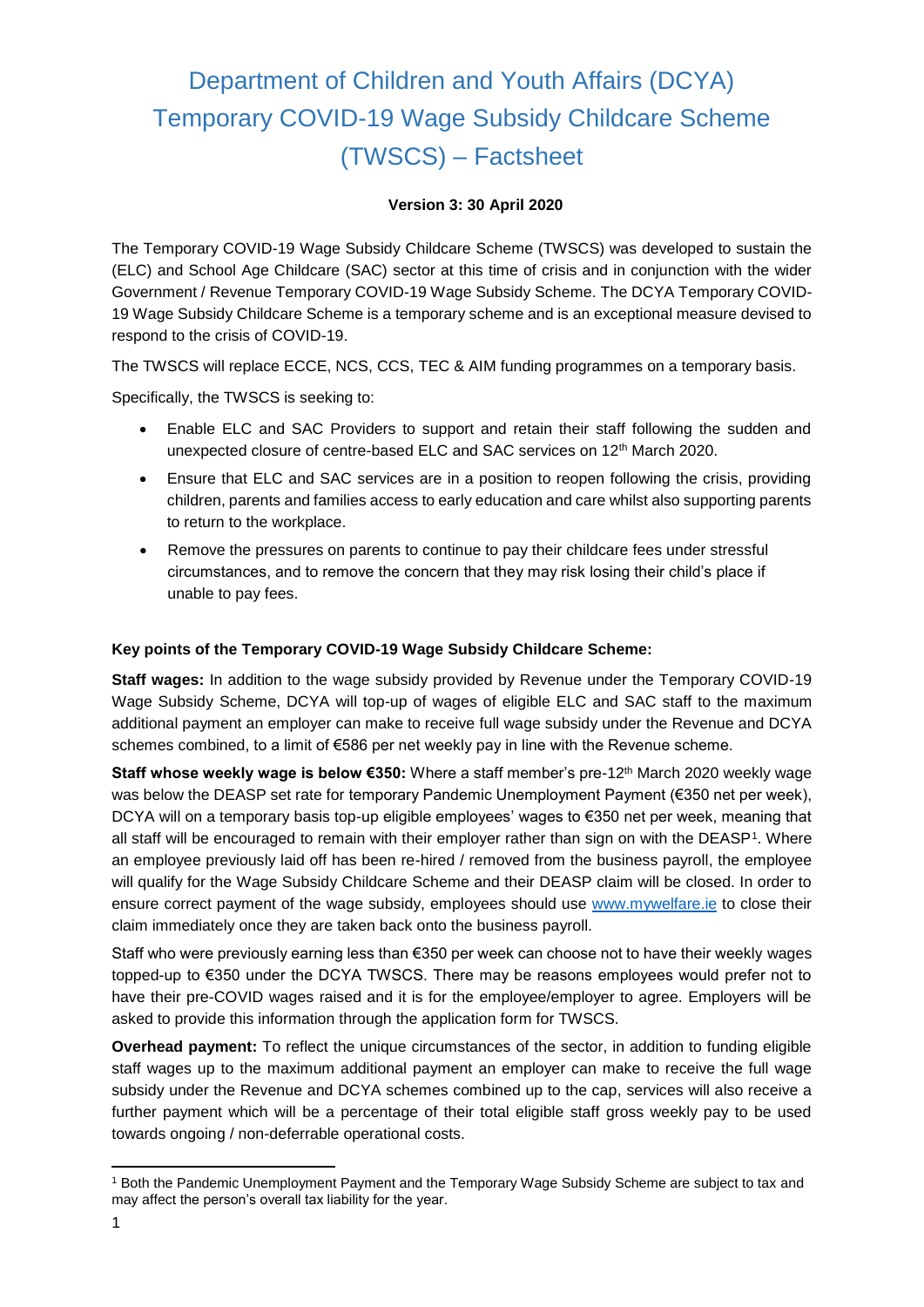The standard rate will be 15% of eligible staff gross weekly pay (or equivalent) with a minimum payment of €300 per week. This 15% is calculated based on the payroll submissions made to Revenue by the employer by 15 March 2020. The overhead payment is based on the January-February payroll as returned to Revenue and DCYA will backdate the contribution to 6th April 2020.

If a provider does not have any staff (sole provider), they can still sign up to the TWSCS Funding Agreement as normal and will receive the overhead payment of €300 per week.

Overhead payment must be used towards ongoing operational costs for the service and not towards further salary top ups. Evidence of expenditure must be maintained for compliance purposes.

**Parent fees**: One of the conditions of payment under the DCYA Temporary COVID-19 Wage Subsidy Childcare Scheme is that services will not charge parents fees and/or deposits or seek voluntary contributions for the period of the scheme, and that on reopening after COVID, their ELC/SAC place(s) will be secured for them. Services which do not sign up for the DCYA Temporary COVID-19 Wage Subsidy Childcare Scheme should discuss their situation with parents.

**Revenue Temporary COVID 19 Wage Subsidy Scheme:** Service providers must be registered with Revenue for the Temporary COVID 19 Wage Subsidy Scheme to apply for the DCYA Temporary COVID-19 Wage Subsidy Childcare Scheme. Note: On 15 April, changes to the Temporary COVID 19 Wage Subsidy Scheme were announced. The new rates apply from 4 May.

**Continuous Professional Development (CPD):** A condition of the Temporary COVID-19 Wage Subsidy Childcare Scheme is the engagement of services in Continuous Professional Development (CPD). Engaging with Continuing Professional Development is an opportunity for you and your staff team to add to their knowledge and skills while not working directly with children during the COVID-19 crisis. It also demonstrates your ongoing commitment to training and professional development within your setting.

### **Eligibility**

Any service provider who had been operating DCYA funded ELC and SAC programmes as of  $12<sup>th</sup>$ March 2020 and who has registered with Revenue for the Temporary COVID 19 Wage Subsidy Scheme is eligible.

There is no obligation on ELC and SAC service providers to sign-up to either the Revenue operated Temporary COVID-19 Wage Subsidy Scheme or the DCYA Temporary COVID-19 Wage Subsidy Childcare Scheme. However, from the date the DCYA Temporary COVID-19 Wage Subsidy Childcare Scheme goes live, no further payments will be made to centre based providers for the DCYA ELC and SAC programmes while the DCYA Temporary COVID-19 Wage Subsidy Childcare Scheme is in operation.

Participation in the DCYA Temporary COVID-19 Wage Subsidy Childcare Scheme is optional, and will not affect future participation in the Department's funding schemes. However, providers are strongly encouraged to participate, to ensure that the link with their staff in maintained, this would support continuity of care which is in the best interests of parents and children.

Under the TWSCS, an employer cannot compel an employee to come back on payroll if an employee has been previously let go and has registered on DEASP PUP. However, an employer must be able to demonstrate that they have tried to reinstate all employees. Employers should explain the impact of moving from DEASP PUP to DCYA TWSCS for employees, including the ability to maintain €350 gross payment per week.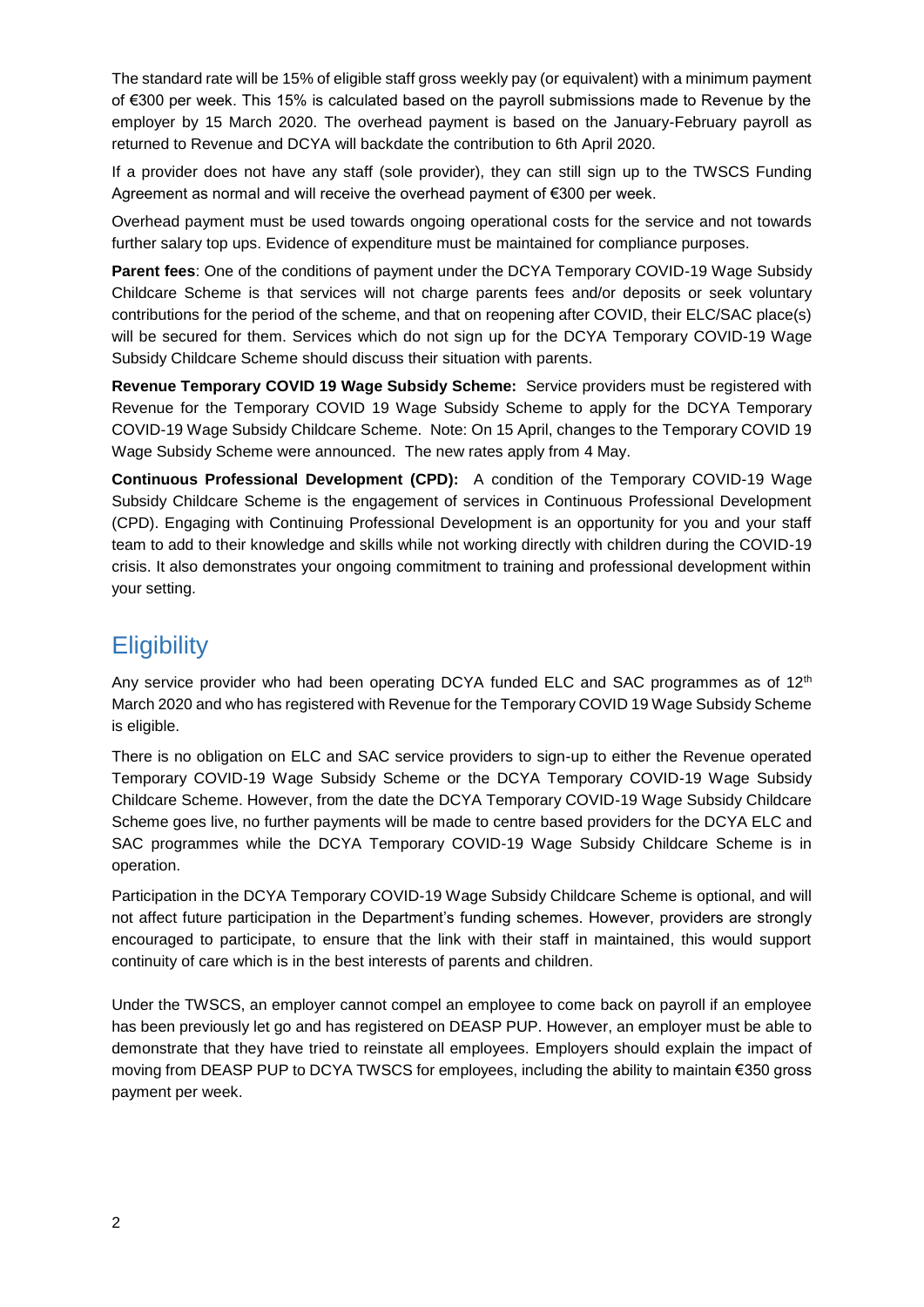# Application Process

The application process for the DCYA Temporary COVID-19 Wage Subsidy Childcare Scheme will be in 2 phases.

#### **Phase 1 - Accepting the Terms and Conditions of the TWSCS Agreement:**

- The PAU for each organisation will receive an email from Pobal to the registered email account with a link to the Funding Agreement. Once the provider follows this link, they must input the email address and password contained in the email.
- The service provider will then be brought to the Funding Agreement, which must be read, required details input and the terms and conditions accepted.
- Once the required details are completed and the terms and conditions are accepted, the form should be submitted.

**Note: Multi Service Organisations**: The PAU will receive a separate email for each facility in the organisation. The Terms and conditions must be accepted for each facility. Pobal will contact the PAU of multi facility organisations only, after funding agreements are submitted as further information will be required. Funding for all services will be processed as a single payment into a single bank account to be nominated by the PAU.

Payments under Phase 1 will be made on a preliminary basis.

#### **Phase 2 - Submitting the Application form:**

Whilst the details are still being finalised, both the Application forms and a step-by-step process will be available on the PIP Portal once they become available.

#### **Support for completing the application process**

An ELC and SAC provider can receive support to complete the application process though their local CCC. They can also contact the Early Years Provider Centre (EYPC) via email at [eypc@pobal.ie](mailto:eypc@pobal.ie) or by submitting a Request on the Early Years Hive.

# **Payments**

Payments under this scheme will apply from  $6<sup>th</sup>$  April and will be initially estimated, pending receipt of the information required through the Temporary Covid-19 Wage Subsidy Childcare Scheme application form. This application form is currently being finalised and will be made available in the coming weeks. A reconciliation of payments made for week  $4<sup>th</sup> - 10<sup>th</sup>$  April under previous schemes ECCE (including AIM), CCSP, TEC and NCS will be done when processing the second payment due 1st May. The second and subsequent payments will be either estimated or based on information received through the Temporary Covid-19 Wage Subsidy Childcare Scheme application form. When the actual Wage Subsidy is calculated, a reconciliation will also take place against the preliminary payments already made.

Payments will commence this week and are expected to be in bank accounts on 24th April, to any service provider who has accepted the terms of the funding agreement and submitted the form by Tuesday 21st April. Payments are made to the employer and the employer pays the employee. Payments are liable to tax.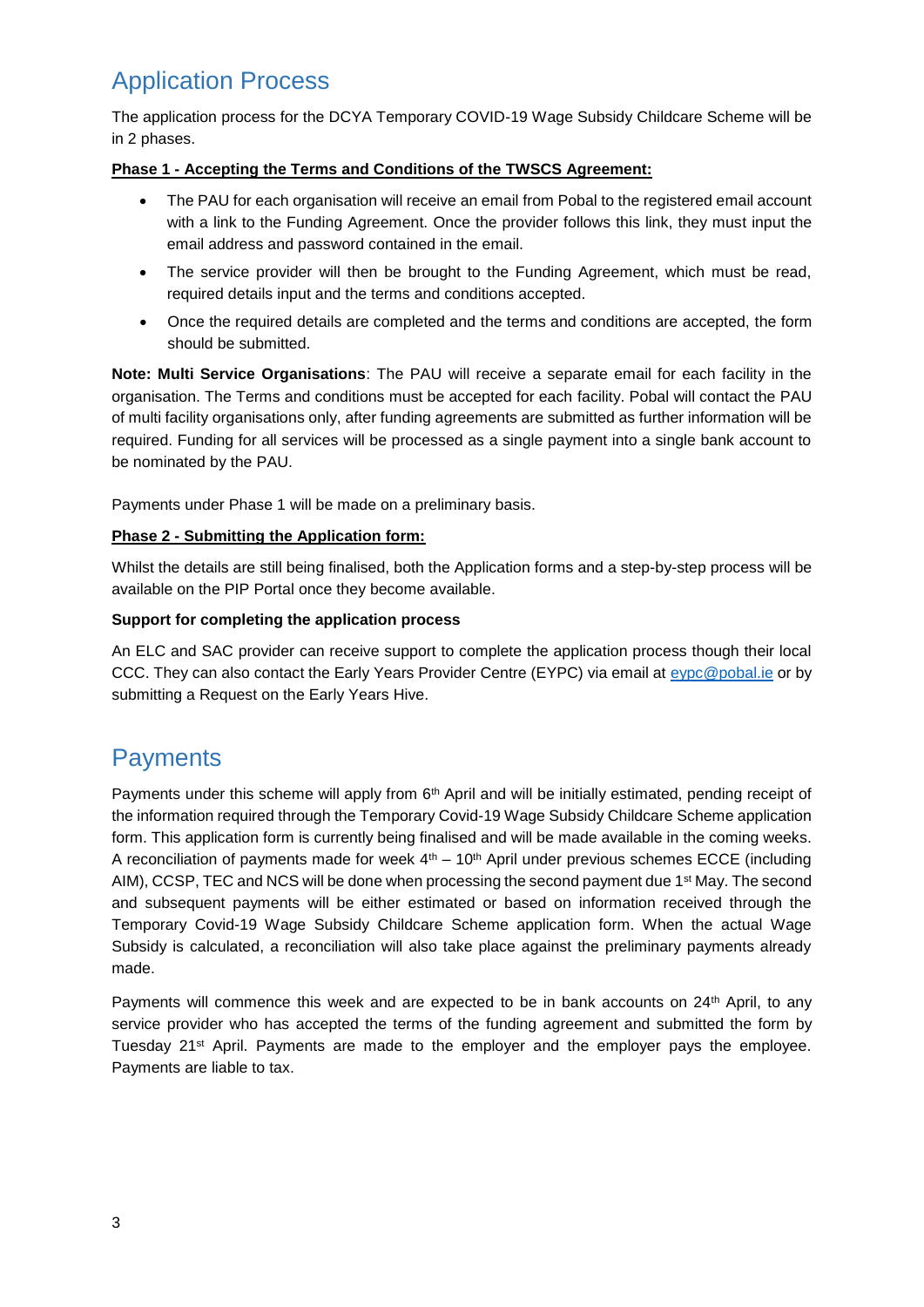Payments will issue as follows:

|                            | Date    | No weeks | Weeks       |
|----------------------------|---------|----------|-------------|
| 1 <sup>st</sup> payment    | 24-Apr  | 3 weeks  | 06/04-10/04 |
|                            |         |          | 13/04-17/04 |
|                            |         |          | 20/04-24/04 |
|                            |         |          |             |
| 2 <sup>nd</sup> payment    | 01-May  | 2 weeks  | 27/04-01/05 |
|                            |         |          | 04/05-08/05 |
|                            |         |          |             |
| 3 <sup>rd</sup> payment    | 08-May  | 2 weeks  | 11/05-15/05 |
|                            |         |          | 18/05-22/05 |
|                            |         |          |             |
| 4 <sup>th</sup><br>payment | 22-May  | 2 weeks  | 25/05-29/05 |
|                            |         |          | 01/06-05/06 |
|                            |         |          |             |
| payment                    | 05-June | 2 weeks  | 08/06-12/06 |
|                            |         |          | 15/06-19/06 |
|                            |         |          |             |

**Note:** The TWSS cannot be applied retrospectively. A participating ELC and SAC provider must not amend a payroll submission already reported to Revenue. The original payroll has already been processed and employees paid. However, where ELC and SAC providers have provided additional payments to employees under the TWSS on payrolls submitted since 6 April, the Department of Children and Youth Affairs will reimburse the providers for these additional payments.

# **Compliance**

Participants in the scheme must maintain evidence of compliance with the terms and conditions of the TWSCS Funding Agreement, and produce such documentation upon request to the DYCA or Pobal. This may include both financial and other records. It may be checked to verify payments and ensure compliance with the scheme's requirements. Included in this is evidence that:

- The Childcare Service has sought to reinstate Childcare Staff who were laid off on or after 12 March 2020.
- The Childcare Service has, upon re-opening following COVID-19 mandated closure, retained the place of each child who was registered with their service on 12 March 2020.
- The Childcare Service has not charged any fees to parents for the duration of the TWSCS Agreement, or has returned fees already paid for the period following 6 April.
- Funding for topping-up pay has only been used towards Childcare Staff payroll.
- The Childcare Service has, where possible, encouraged Childcare Staff to engage in training and Continuous Professional Development (CPD) during this closure period. Providers can use the template available on the DCYA First 5 CPD webpage to make a CPD plan and to record activities.
- The funding provided for overheads is used towards ongoing costs incurred by the Childcare Service.

Pobal or the DCYA may also seek further information or records to ensure the accuracy of information or payments provided, or to confirm that the scheme's requirements are being met.